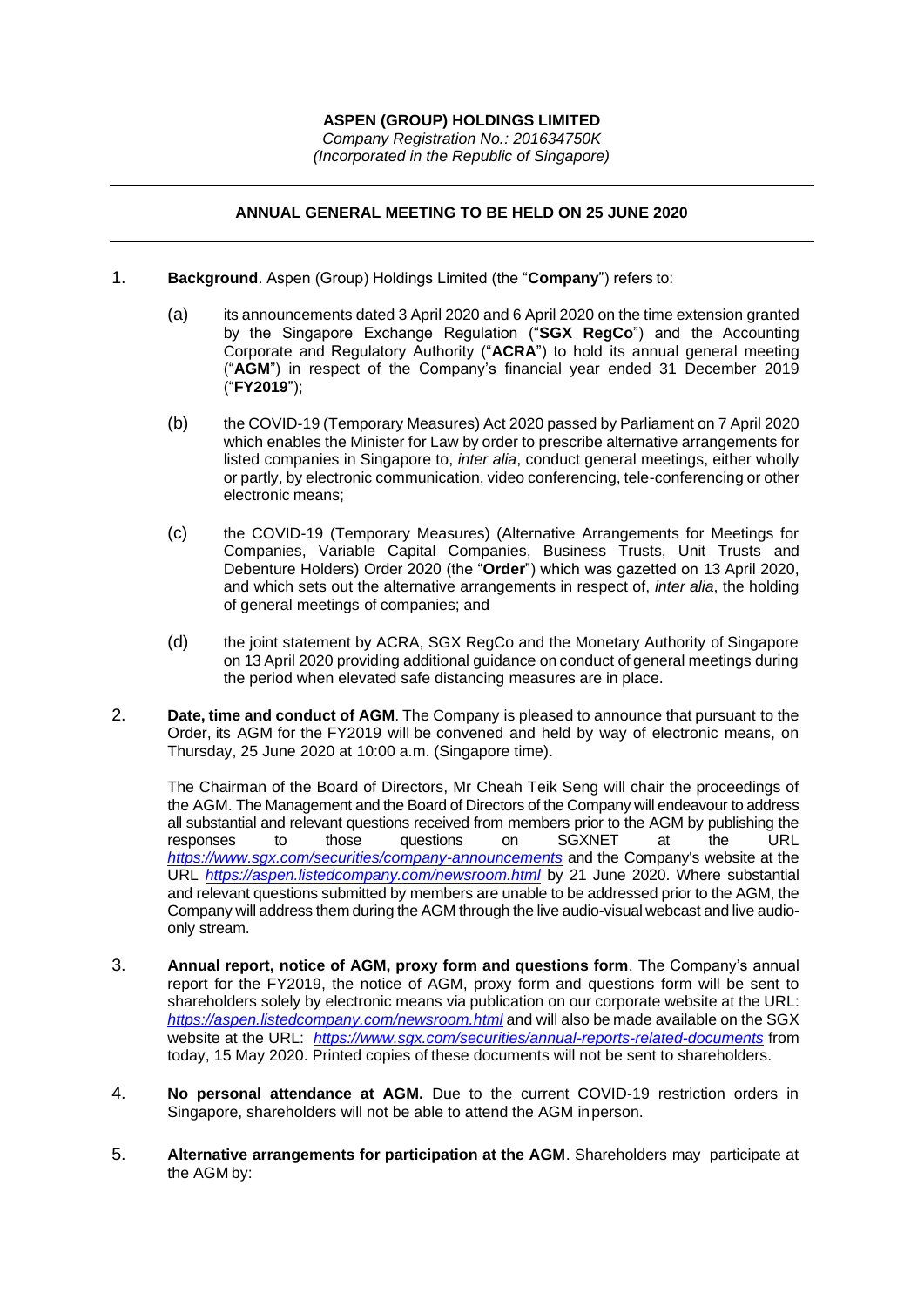- (a) observing and/or listening to the AGM proceedings via live audio-visual webcast or live audio-only stream;
- (b) submitting questions in advance of the AGM by completing the questionsform; and
- (c) appointing the Chairman of the Meeting as proxy to attend, speak and vote on their behalf at the AGM.

Details of the steps and deadlines for pre-registration, pre-submission of questions and voting at the AGM are set out in Paragraph 7 below and the Appendix to this announcement.

- 6. **Persons who hold shares through relevant intermediaries**. Persons who hold shares of the Company through relevant intermediaries (as defined in section 181 of the Companies Act, Chapter 50 of Singapore), including CPF and SRS investors, and who wish to participate in the AGM by:
	- (a) observing and/or listening to the AGM proceedings via live audio-visual webcast or live audio-only stream;
	- (b) submitting questions in advance of the AGM by completing the questionsform; and/or
	- (c) appointing the Chairman of the Meeting as proxy to attend, speak and vote on their behalf at the AGM,

should contact the relevant intermediary (which would include, in the case of CPF and SRS investors, their respective CPF Agent Banks and SRS Operators) through which they hold such shares as soon as possible and in any case, by **5.00 p.m. on Monday, 15 June 2020** in order for the necessary arrangements to be made for their participation in the AGM.

7. **Key dates/deadlines**. In summary, the key dates/deadlines which shareholders should take note of are set out in the table below:

| Key dates            | <b>Actions</b>                                                   |
|----------------------|------------------------------------------------------------------|
| 15 May 2020 (Friday) | <b>Shareholders</b><br>begin<br>to<br>pre-register<br>at<br>may  |
|                      | https://www.agm.aspen.com.my/<br>for<br>live<br>audio-<br>visual |
|                      | webcast/live audio-only stream of the AGM proceedings.           |
| 5.00 p.m. on 12 June | Deadline for shareholders to submit questions in advance using   |
| 2020 (Friday)        | the questions form.                                              |
|                      |                                                                  |
| 5.00 p.m. on 15 June | Deadline for CPF or SRS investors who wish to appoint the        |
| 2020 (Monday)        | Chairman of the Meeting as proxy to approach their respective    |
|                      | CPF Agent Banks or SRS Operators to submit their votes.          |
|                      |                                                                  |
| 2.00 p.m. on 19 June | Deadline for shareholders to pre-register for live audio-visual  |
| 2020 (Friday)        | webcast/live audio- only stream of the AGM proceedings.          |
|                      |                                                                  |
|                      |                                                                  |
|                      |                                                                  |